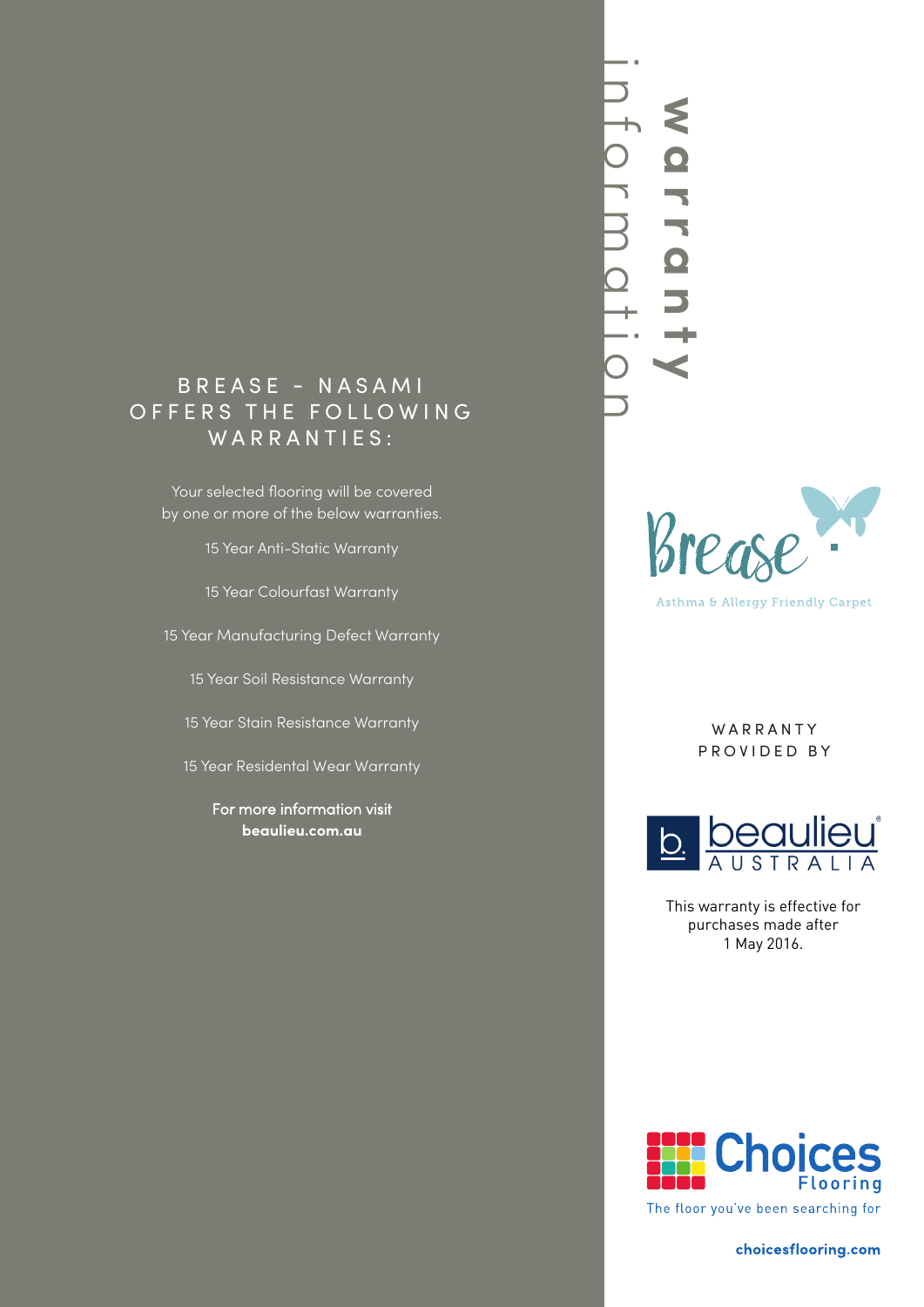# General Warranty Conditions

These Beaulieu Australia warranties apply only:

- in Australia
- in respect of carpet purchases after 1 May 2012
- to the original purchaser of the carpet
- to carpet professionally installed over underlay in accordance with the installation recommendations set out in this guide under "Carpet Installation".
- to new first quality carpet; and
- to carpet used in an owner occupied single family residential home,
- excluding where used in bathrooms, kitchens and utility areas such as laundries, wet areas, and areas subject to significant non foot traffic.

The Beaulieu Australia warranties immediately cease to apply if the home ceases to be an owner occupied, single family residence: for example, if the home is tenanted or used by more than one family. These Beaulieu Australia warranties are not transferrable.

#### The Warranty does not cover:

- Any non-residential or commercial applications of the carpet or tenanting of the premises in which the carpet has been installed
- Carpet installed on stairs, outdoors, or in utility areas such as bathrooms, kitchens, garages, etc.
- Any defects due to improper installation (e.g. wrinkling, tuft losses, seam peaking) or due to the failure or non usage of carpet underlay (direct stick) including sub floor imperfections
- Damage to carpet caused by improper maintenance, application of improper cleaning agents, methods, mishaps, or inadequate care
- Damage to carpet caused by burns, wheel and caster traffic, tears, snags, pilling, pet abuse, or furniture depressions contributing to matting/crushing of the carpet
- Abuse by any athletic equipment such as roller skates, golf shoes, or gym equipment
- Damage or appearance problems caused by wrapping carpet around nosing of stairs



WARRANTY PROVIDED BY



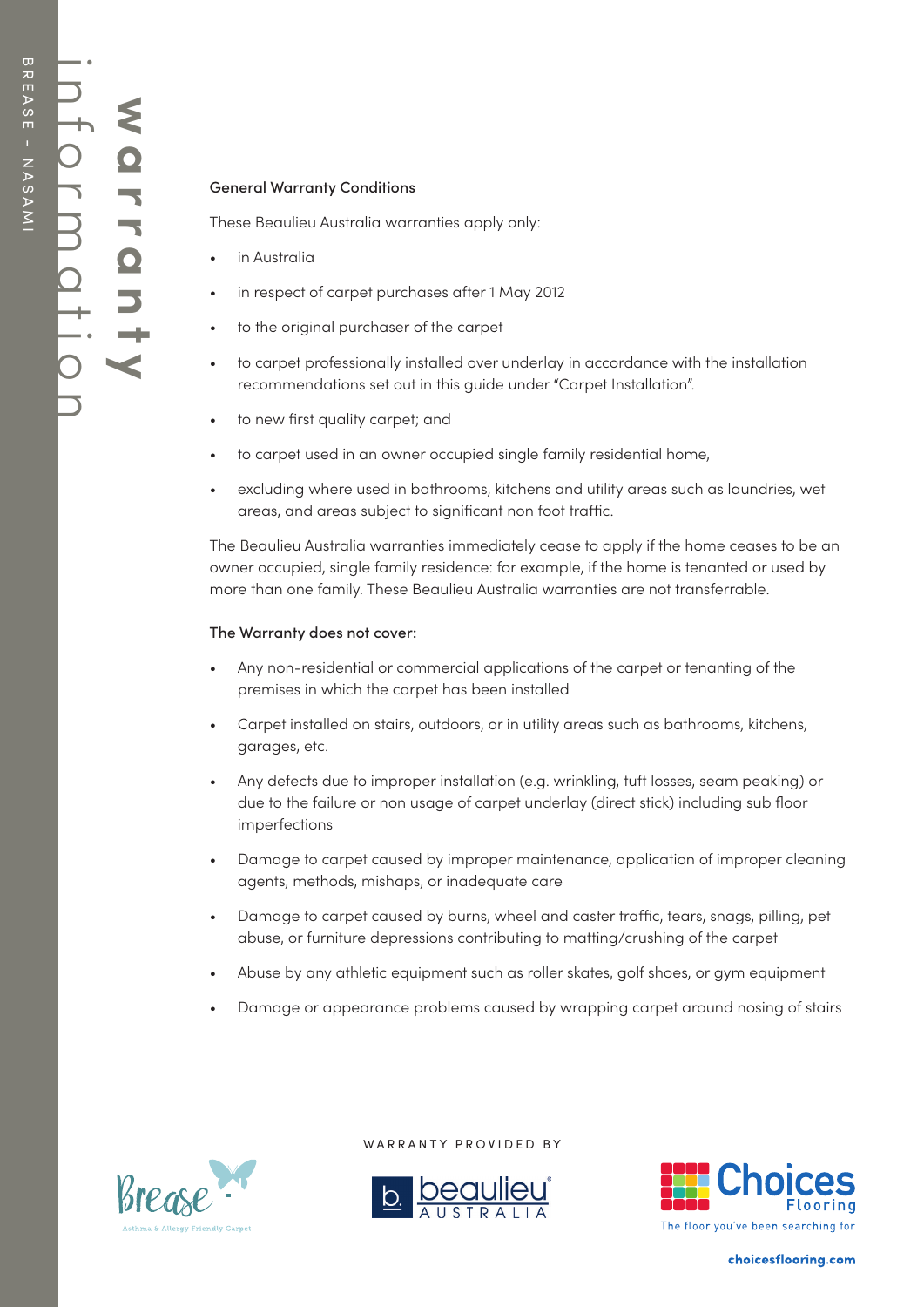- Changes in carpet colour or fading or other discolouration resulting from external causes, such as spills of household chemicals, other non-food or non beverage substances or atmospheric or chemical influences
- Damage resulting from accidents, abuse (being considered unreasonable given the normal and expected use of carpet in a residence) or abnormal wear (soiling, burning, flooding, cutting, pet damage, smoke, etc.) or from wetting or persistence of excessive moisture or exposure to very hot substances

Any carpet which has been treated after installation with any protective material or defects or damage due to application of any topical treatments (including fungicides, bactericides, biocides, anti-statics, stain resistant, some cleaning agents, etc.) which has adversely affected the soil resistance, stain resistance and/or attributes of the carpet normal or minor differences between the colour and texture of samples and the installed carpet

## Carpet Installation

Subfloor and all other preparations are to be in accordance with Australian Standards AS/ NZS 2455.1.2007 'Textile Floor Covering Installation Practice'.

Carpets should always be installed with new, quality underlay. Underlay and carpet are designed to work together as a complete flooring system and underlay should always be used. Quality underlay will provide better comfort and resilience while extending the life of your carpet. Ask our retailer to match a quality underlay (compliant with the appropriate classification for the intended use/application as per AS:4288-2003 i.e. light residential, general, luxury, commercial, or heavy commercial) with the quality and proposed use of your carpet.

Insist on trained professional tradesmen to install your carpet. Before making any cut from a roll, ensure your installer examines the carpet and checks for length, quality, pattern, colour and dye lot. All joins must be sealed width-wise and length-wise. The quality of an installation depends on the quality of the seams. If the seams are not permanently bonded together, the carpet may unravel and begin to break down at the edges, making it appear badly fitted and causing premature wear. Use a solvent base seam seal adhesive on direct glue down applications or a latex base seam seal adhesive for conventional installations. Seams are not covered by Beaulieu Australia warranties.



WARRANTY PROVIDED BY



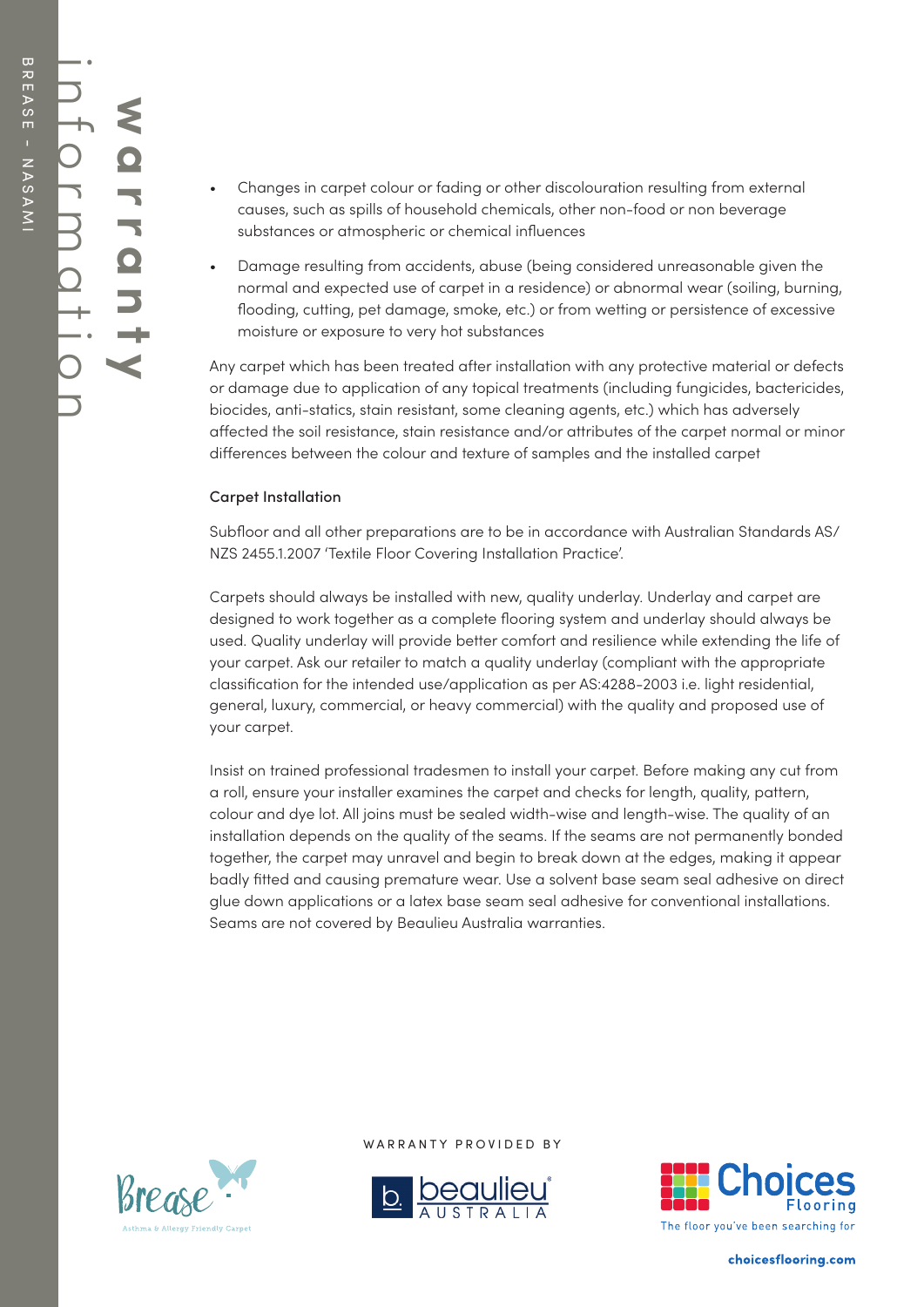## 15 Year Anti-Static Warranty

This carpet carries a limited Anti Static Warranty by Beaulieu Australia for indoor use. The Warranty is conditional on the carpet being maintained according to AS/NZS 3733:1995 'Cleaning Maintenance of Residential and Commercial Carpeting' and Beaulieu Australia's maintenance guidelines.

If the carpet generates a Static Electric Charge greater than 3.5kV during the warranted period of service, the affected area will be replaced with the same carpet or one of equivalent quality, at the discretion of Beaulieu Australia, at our expense, excluding installation.

NOTE: Static related shocks become perceptible above 3kV, they become objectionable above 5kV.

The Warranty applies only to carpet and does not extend to installation, backing, underlay, damage due to improper cleaning agents or methods or misuse.

The Warranty is pro rata based on the applicable product of service and covers Static Electric Propensity only. Beaulieu Australia reserves the right to inspect and test all carpets which are the subject of a claim. The Warranty is only valid to the original purchaser. All claims should be processed through an authorised Beaulieu Australia dealer.

If you require further clarification of The Warranty, please contact Beaulieu Australia.

## 15 Year Colourfast Warranty

The manufacturer warrants that this carpet will not exhibit noticeable colour loss as a result of light fading during the duration of The Warranty. If the carpet displays a light fading rating of 3 or less when compared to unused carpet from the same production or the manufacturer's colour standard, using the International Grey Scale. Carpet will be tested according to the ISO-B02-1994 Colourfastness to Light test method. The manufacturer will replace the carpet if it fails to meet the criteria.

Colour loss resulting from exposure to colour reducing agents such as oxidants, pesticides, cleaning agents, benzoyl peroxide, and other household items and heat light accelerants is specifically excluded from this warranty. It is recommended that window coverings be installed in areas that are subject to constant direct sunlight.

The Warranty is pro rata based on the applicable product of service and covers fade only. Beaulieu Australia reserves the right to inspect and test all carpets, which are the subject of a claim. The Warranty is only valid to the original purchaser. All claims should be processed through an authorised Beaulieu Australia dealer

If you require further clarification of The Warranty, please contact Beaulieu Australia.



WARRANTY PROVIDED BY



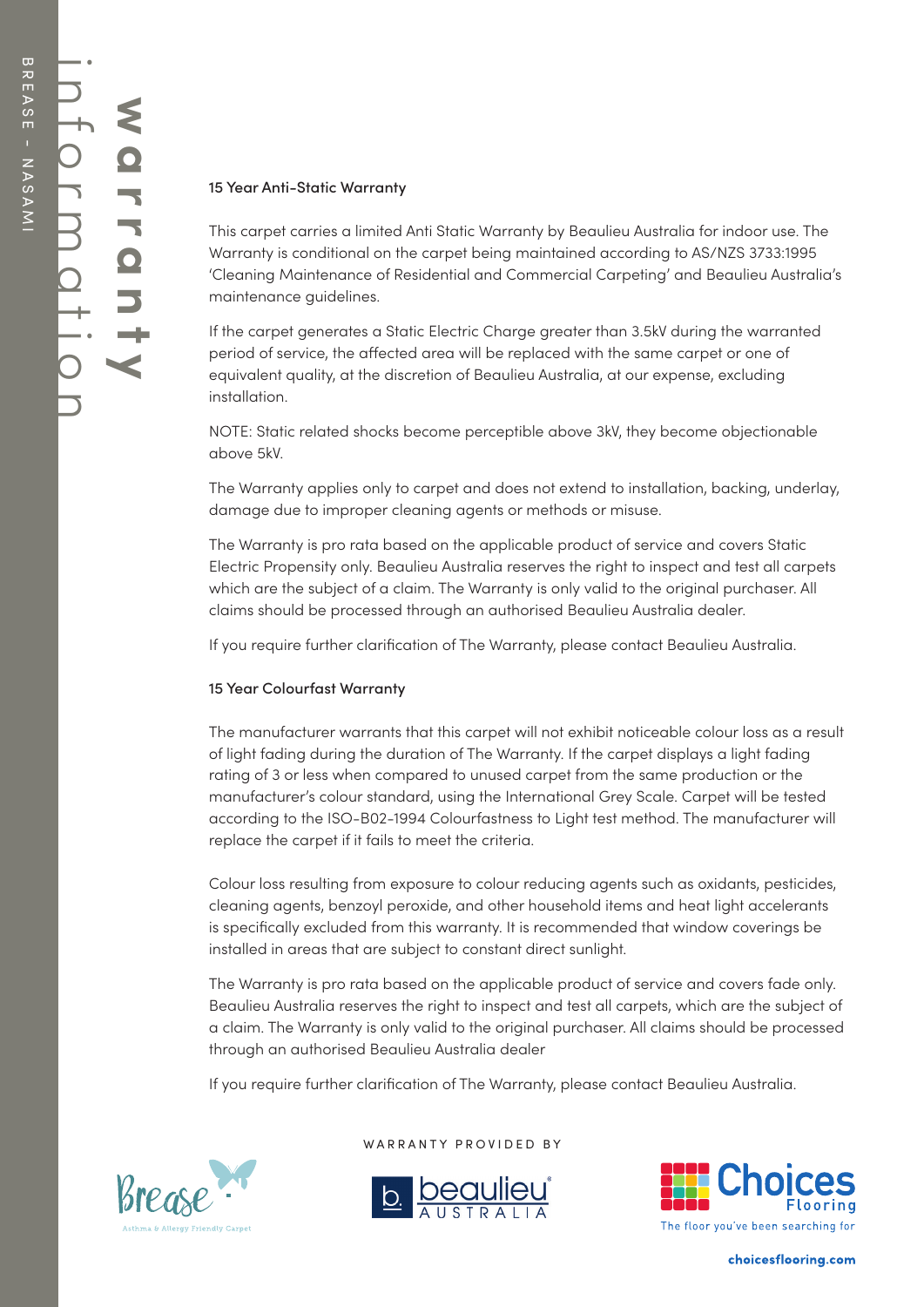#### 15 Year Manufacturing Defect Warranty

Specifications are based on averages from normal tolerances. Such variations will not affect product performance. Materials may be changed without prior notice, when shortages occur, or when a new technology permits improvement of the products' performance. Consumers should be aware that this product is designed to be a cost effective floor covering. All seams must be seam sealed as per Beaulieu Australia and Australian Standards AS 2455.1.2007 recommendations. Failure to carry out seam sealing can cause seam failure. Slight variations might occur from dye lot to dye lot. Carpet should be installed with seams perpendicular to the major light source. All installation procedure must be as laid down in AS 2455.1.2007.

#### 15 Year Soil Resistance Warranty

Beaulieu Australia warrants that your carpet will not show a noticeable change in colour resulting from dry soil that cannot be removed using the recommended carpet cleaning and maintenance procedures. Proper vacuuming and cleaning will enable your carpet to be cleaned more thoroughly. Soil resistance is the ability of your carpet to resist, withstand, and minimise retention of common dry household soils during the lifetime of your carpet. Light coloured carpet will show soiling more readily than darker coloured carpet and will require greater care and more frequent maintenance. Noticeable colour change is defined as a change greater than a rating of 3 on the AATCC Standardised Evaluation Procedure, using the grey scale for colour change. Your carpet is protected by CarpetShield®. No claim will be considered if you cannot provide receipts as proof of professional hot water extraction cleaning performed at least once every 12 months, starting from the date of original purchase. The Warranty is pro rata based on the applicable product warranty period of service and covers soil only. Beaulieu Australia reserves the right to inspect and test all carpets which are the subject of a claim. Beaulieu Australia also reserves the right to have its nominated professional cleaner remove soiling subject to a claim at the expense of the claimant. The Warranty is only valid to the original purchaser. All claims should be processed through an authorised Beaulieu Australia dealer. If you require any further clarification of The Warranty, please contact Beaulieu Australia.

#### 15 Year Stain Resistance Warranty

This carpet carries a Limited Stain Warranty by Beaulieu Australia for indoor use. The Warranty is conditional on the carpet being maintained according to AS/NZS 3733:1995 'Cleaning Maintenance of Residential and Commercial Carpeting' and Beaulieu Australia maintenance guidelines.

If permanent staining occurs with an irreversible localised change of colour less than 3.5 on the 'Grey Scale for Evaluating Staining' within the period of the applicable product warranty. The affected area will be replaced with the same carpet or one of equivalent quality, at the discretion of Beaulieu Australia, at our expense, excluding installation. The Warranty applies only to carpet



WARRANTY PROVIDED BY



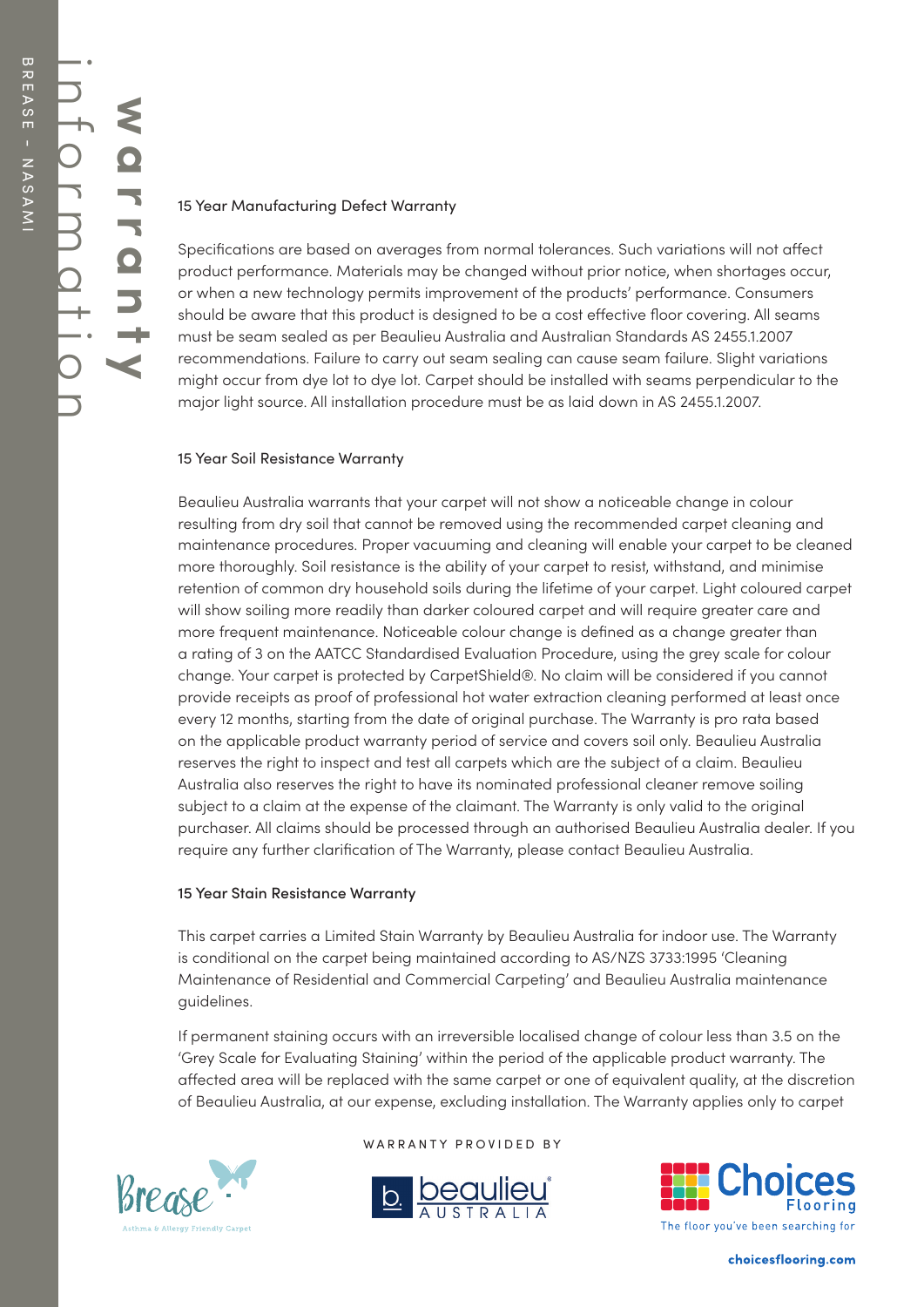and does not extend to installation, backing, damage due to improper cleaning agents or methods or misuse. Various stains are excluded from The Warranty including stains due to the following:

- Non-food & beverage stains, e.g. hair dyes, pet stains, cosmetics, nail polish, shoe and furniture polish, paints, permanent markers, and crayons.
- Chemicals, e.g.: bleach, drain cleaners, plant food, chlorine, acids, strong alkali, and insecticides.
- Strongly coloured disperse dyes, e.g. mustard, coffee, and tea.

Chemicals – Exercise extreme caution with all bleaches, tile cleaners, mildew removers, oven cleaners, drain openers, plant food and the like. They are strong chemicals that can permanently discolour or dissolve carpet fibres.

The Warranty is pro rata based on the applicable product warranty period of service and covers stains only and excludes soiling. Beaulieu Australia reserves the right to inspect and test all carpets which is the subject of a claim. Beaulieu Australia also reserves the right to nominate their own professional cleaner. The Warranty is only valid to the original purchaser. All claims should be processed through an authorised Beaulieu Australia dealer.

If you require any further clarification of The Warranty, please contact Beaulieu Australia.

## 15 Year Residental Wear Warranty

This carpet carries a limited Wear Warranty by Beaulieu Australia for residential indoor use. The Warranty is conditional on the carpet being installed according to AS/NZS 2455.1:2007 'Textile Floor Coverings Laying Practice' and maintained according to AS/NZS 3733:1995 'Cleaning Maintenance of Residential and Commercial Carpeting'.

The carpet is warranted that loss of pile mass through abrasive wear will not exceed 10% in any area except stairs. Beaulieu Australia will repair any area of the carpet that does not perform as warranted. If repair cannot be reasonably made by Beaulieu Australia, we will replace the affected area or reimburse the original purchaser according to the terms set forth under the 'General Terms and Conditions' of these warranties.

The Wear Warranty carries a limited warranty on abrasive wear and is not a warranty for matting, crushing or 'watermarking'. All carpets will mat or crush to some degree, simply because carpet, as a floor covering, is subjected to very high dynamic pressure as people walk on the carpet surface. However, such conditions do not constitute loss in face fibre weight. In addition, this warranty excludes such things as installation, backing, damage due to improper cleaning agents or methods, lack of protection under roller castor chairs, carts with wheels, tears, pulls, cuts, pilling, burns, matting, staining, crushing, pet damage, or damage caused by accidents or improper use or damage due to abuse by any athletic equipment



WARRANTY PROVIDED BY



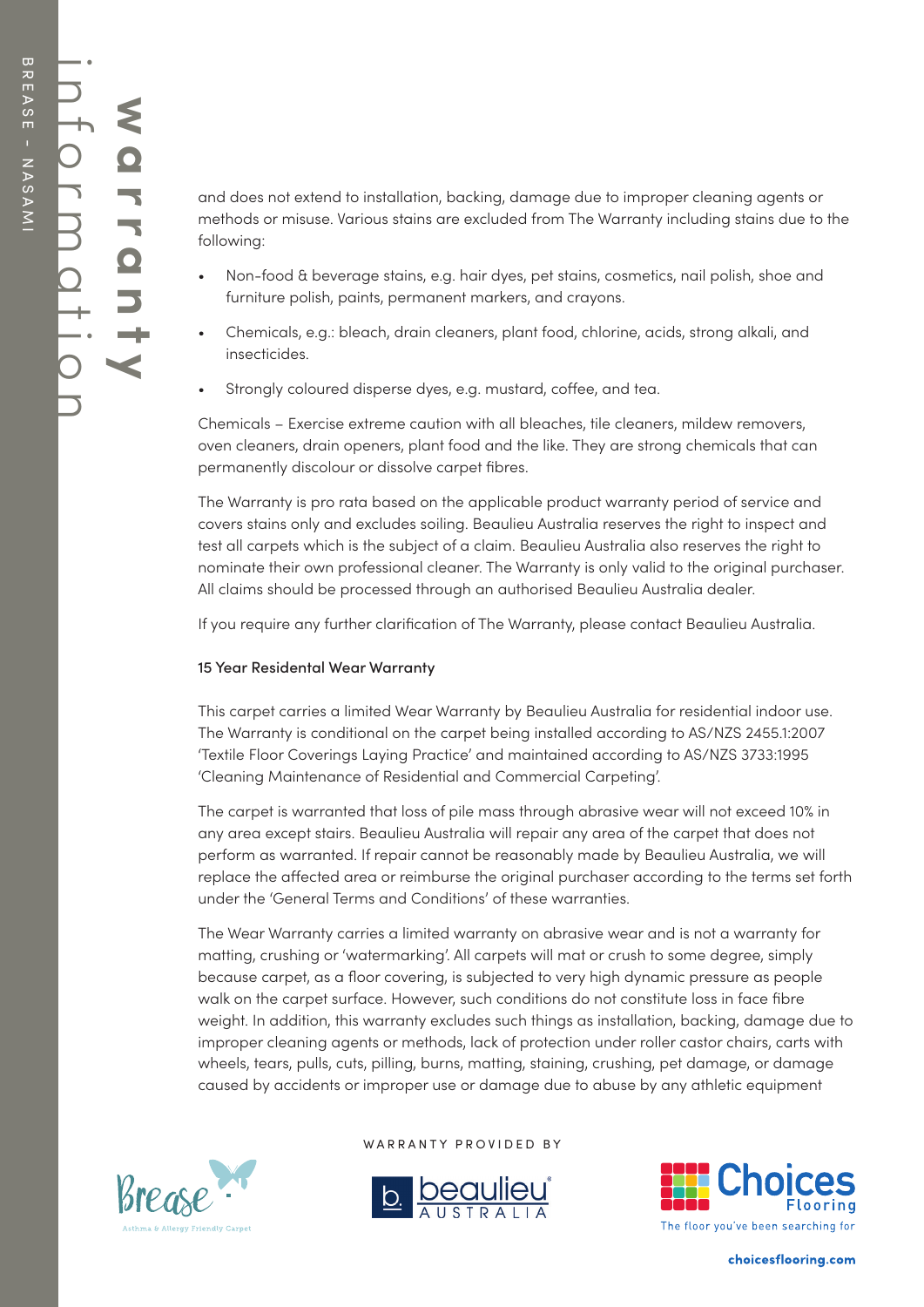such as roller skates, ski boots or golf shoes.

'Watermarking' is a well-recognised optical phenomenon caused by irreversible changes in pile orientation in random areas in cut-pile carpets. It can occur in carpets of all fibre types (i.e. wool, nylon, polyester, polypropylene, etc.) and is not considered a carpet manufacturing related problem.

The Warranty is pro rata based on the applicable product warranty of service and covers Abrasive Wear only. Beaulieu Australia reserves the right to inspect and test all carpets which is the subject of a claim. The Warranty is only valid to the original purchaser. All claims should be processed through an authorised Beaulieu Australia dealer.

If you require any further clarification of this Warranty, please contact Beaulieu Australia.

#### Features and Benefits

#### ACTIVECARE® (on selected products only)

All Beaulieu Australia solution dyed nylon carpets feature Activecare®, a self-renewing odour neutraliser that purifies and freshens the air indoors. ActiveCare®, unlike surface treatments, is integrated into the carpet during manufacture and forms a complex molecular bond with the carpet fibre, which withstands repeated cleaning and does not need to be re-applied. ActiveCare® naturally absorbs and decomposes gases from the source and is active to common organics such as urine, faeces, spilled milk, etc. as well as non-biological compounds such as components in smoke and the releases from manufactured articles such as flooring, resins, etc. ActiveCare® works by breaking down most organic molecules into inert material and can measurably reduce volatile organic chemical emissions. ActiveCare® is a blend of organic and inorganic materials, has no adverse environmental effects, and has no odour of its own and does not adversely affect fire hazard properties.

#### ULTRA-FRESH® (on selected products only)

Beaulieu Australia has added the Ultra Fresh protection to selected solution dyed nylon products in both our residential and commercial ranges.

- Ultra-Fresh® is proven products containing Ultra-Fresh® can effectively control bacteria, fungi, mould and mildew, algae, and house dust mites.
- Ultra-Fresh® is tested by national and international regulatory bodies and supported with a 50 year track record of safety and efficacy.
- Ultra-Fresh® is trusted used worldwide as an effective step to creating a healthier home environment for you and your family.
- Residential Carpets when applied to residential carpets, Ultra-Fresh® provides your family



WARRANTY PROVIDED BY